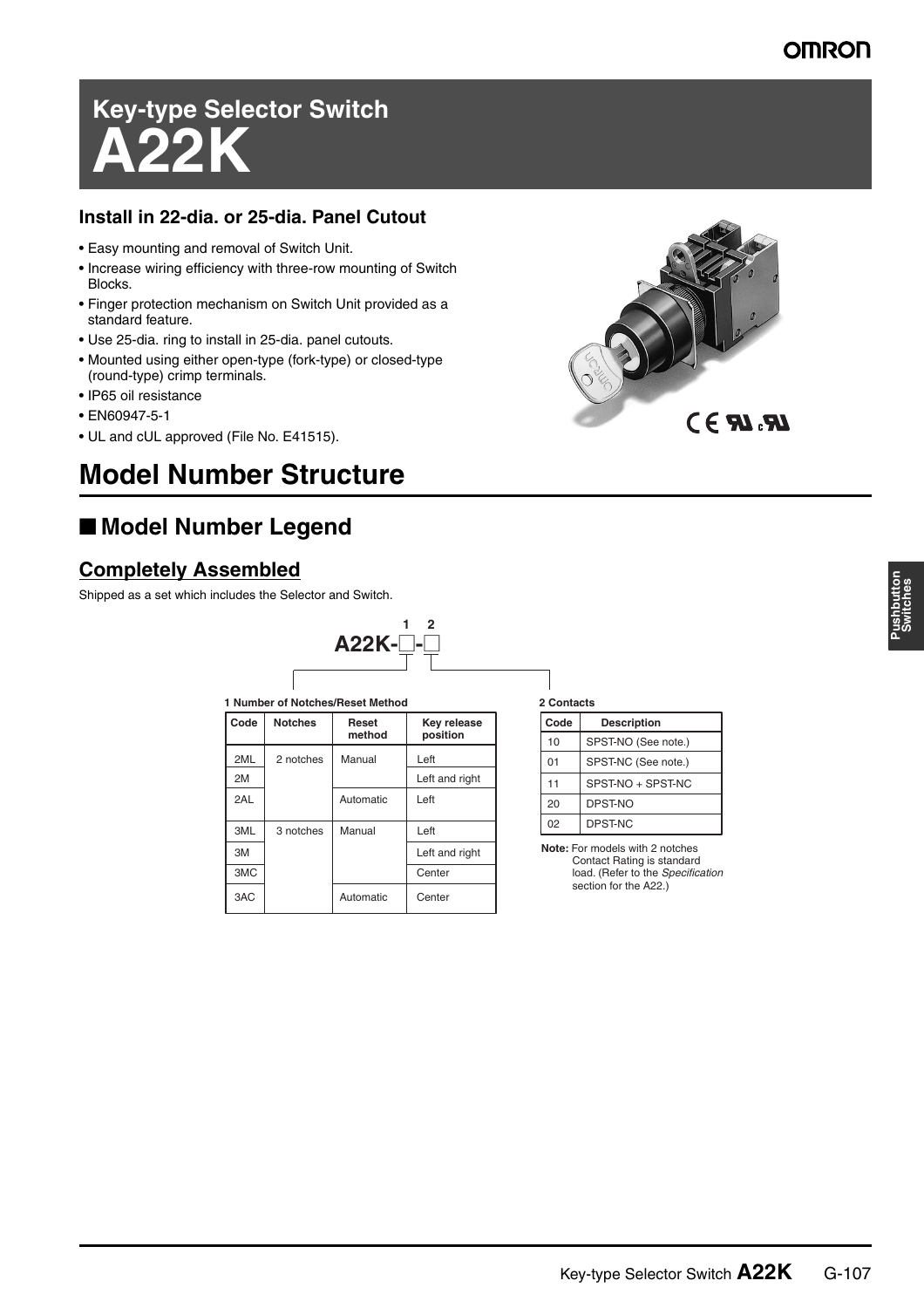### **OMROD**

### **Subassembled**

The Selector, Lamp, or Switch can be ordered separately. Use them in combination for models that are not available as assembled Units. These can also be used as inventory for maintenance parts.

#### **1. Selector**

| $A22K-$ |  |
|---------|--|

**1 Number of Notches/Reset Method**

| Code | <b>Notches</b> | Reset<br>method | Key release<br>position |
|------|----------------|-----------------|-------------------------|
| 2ML  | 2 notches      | Manual          | Left                    |
| 2M   |                |                 | Left and right          |
| 2AL  |                | Automatic       | Left                    |
| 3ML  | 3 notches      | Manual          | Left                    |
| 3M   |                |                 | Left and right          |
| 3MC  |                |                 | Center                  |
| 3AC  |                | Automatic       | Center                  |

#### **2. Switch**

**Non-lighted**



**1 Contacts**

| Code | <b>Description</b>            |
|------|-------------------------------|
| 10   | SPST-NO (2-notch models only) |
| 01   | SPST-NC (2-notch models only) |
| 11   | SPST-NO + SPST-NC             |
| 20   | DPST-NO                       |
| 02   | DPST-NC                       |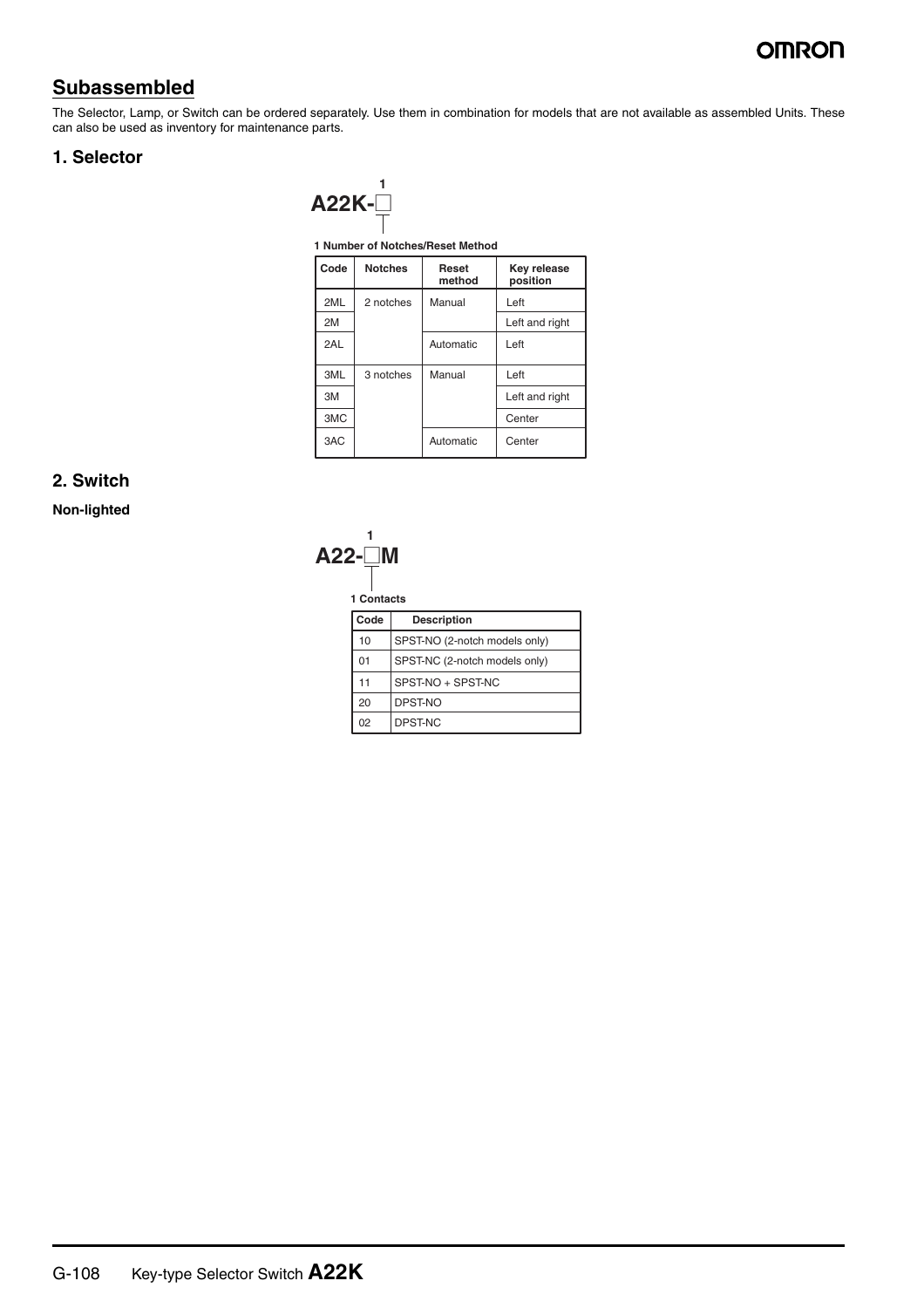## ■ **List of Models**

## **Ordering as a Set**

| Appearance               | Number of<br>notches | <b>Reset method</b> | Output              | <b>Key release</b><br>position | <b>Model</b> | Color of<br>Selector                  |
|--------------------------|----------------------|---------------------|---------------------|--------------------------------|--------------|---------------------------------------|
| Key-type Selector Switch | 2 notches            | Manual              | SPST-NO             | $\overline{\phantom{0}}$       | A22K-2ML-10  | <b>Black</b>                          |
|                          |                      |                     |                     | $\propto$                      | A22K-2M-10   |                                       |
|                          |                      |                     | SPST-NC             | $\overline{\phantom{0}}$       | A22K-2ML-01  |                                       |
| A22K                     |                      |                     |                     | $\left(\times\right)$          | A22K-2M-01   |                                       |
|                          |                      |                     | SPST-NO+<br>SPST-NC |                                | A22K-2ML-11  |                                       |
|                          |                      |                     |                     | $\propto$                      | A22K-2M-11   |                                       |
|                          |                      |                     | DPST-NO             | $\checkmark$                   | A22K-2ML-20  |                                       |
|                          |                      |                     |                     | $\left[ \times \right]$        | A22K-2M-20   |                                       |
|                          |                      |                     | DPST-NC             | $\overline{\phantom{0}}$       | A22K-2ML-02  |                                       |
|                          |                      |                     |                     | $\left(\times\right)$          | A22K-2M-02   |                                       |
|                          |                      | Automatic           | SPST-NO             |                                | A22K-2AL-10  |                                       |
|                          |                      |                     | SPST-NC             |                                | A22K-2AL-01  |                                       |
|                          |                      |                     | SPST-NO+<br>SPST-NC | $\checkmark$                   | A22K-2AL-11  |                                       |
|                          |                      |                     | DPST-NO             |                                | A22K-2AL-20  |                                       |
|                          |                      |                     | DPST-NC             |                                | A22K-2AL-02  |                                       |
|                          | 3 notches            | Manual              | SPST-NO+<br>SPST-NC | $\begin{matrix} \end{matrix}$  | A22K-3ML-11  |                                       |
|                          |                      |                     |                     | $\left[ \times \right]$        | A22K-3M-11   |                                       |
|                          |                      |                     |                     | $\ddagger$                     | A22K-3MC-11  |                                       |
|                          |                      |                     | DPST-NO             | ↖                              | A22K-3ML-20  |                                       |
|                          |                      |                     |                     | $\propto$                      | A22K-3M-20   |                                       |
|                          |                      |                     |                     | $\mathbf{f}$                   | A22K-3MC-20  |                                       |
|                          |                      |                     | DPST-NC             | $\overline{\phantom{0}}$       | A22K-3ML-02  |                                       |
|                          |                      |                     |                     | $\left[ \times \right]$        | A22K-3M-02   |                                       |
|                          |                      |                     |                     | $\uparrow$                     | A22K-3MC-02  |                                       |
|                          |                      | Automatic           | SPST-NO+<br>SPST-NC |                                | A22K-3AC-11  |                                       |
|                          |                      |                     |                     |                                | DPST-NO      | $\begin{array}{c} \hline \end{array}$ |
|                          |                      |                     | DPST-NC             | $\mathcal{L}$                  | A22K-3AC-02  |                                       |

**Note:** Two Keys are provided.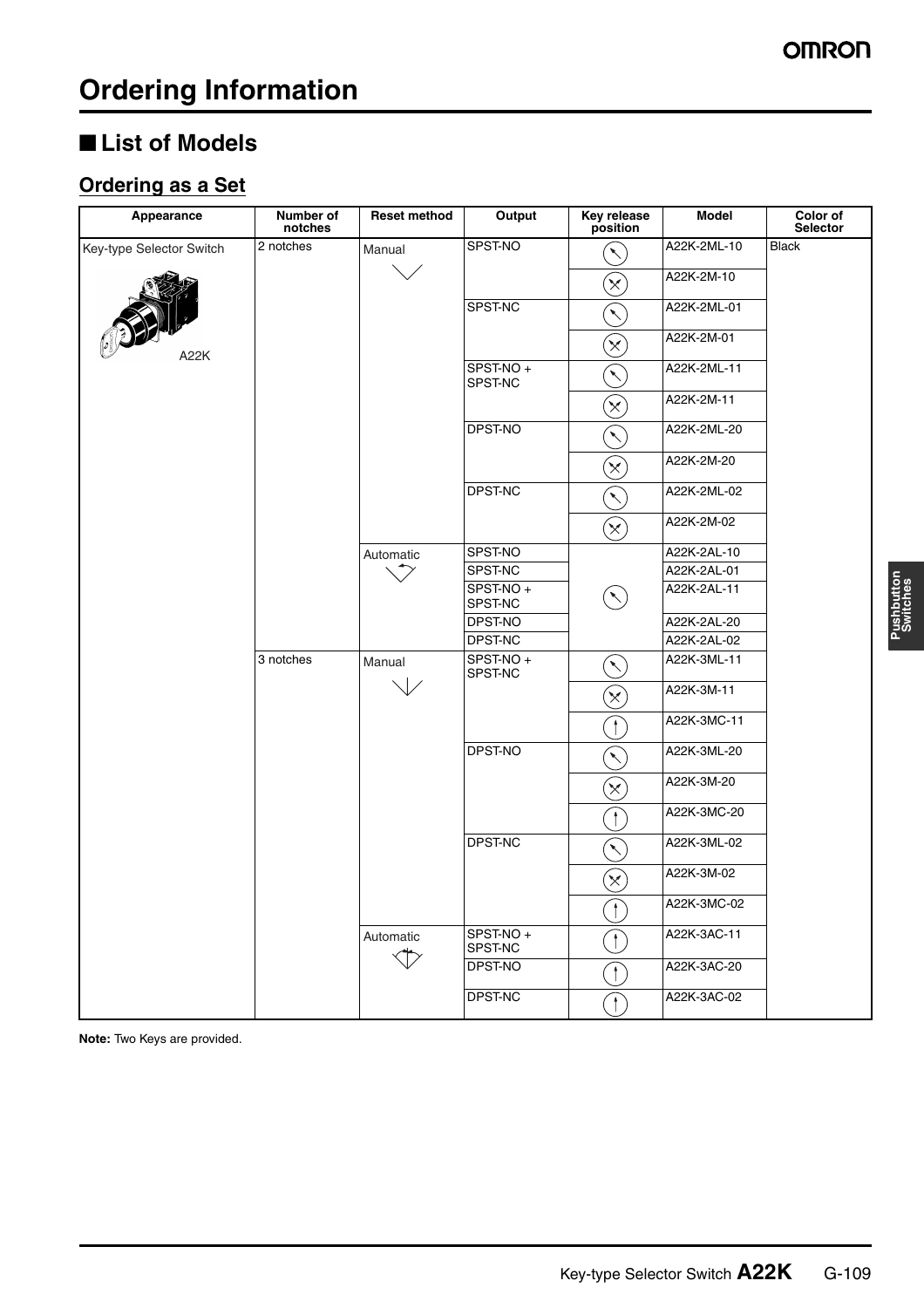### **OMRON**

### **Ordering Individually**



#### **Selector**

(Color: Only Black is available)

| Appearance | <b>Number of notches</b> |           | <b>Reset method</b>      | Key release position | <b>Model</b> |
|------------|--------------------------|-----------|--------------------------|----------------------|--------------|
|            | 2 notches                | Manual    |                          |                      | A22K-2ML     |
|            |                          |           |                          | $\times$             | A22K-2M      |
|            |                          | Automatic | $\overline{\phantom{a}}$ |                      | A22K-2AL     |
|            | 3 notches                | Manual    |                          |                      | A22K-3ML     |
|            |                          |           |                          | $\times$             | A22K-3M      |
|            |                          |           |                          |                      | A22K-3MC     |
|            |                          | Automatic |                          |                      | A22K-3AC     |

**Note:** Two keys are provided.

#### **Switch**

| Appearance |         | Model                               |                    |         |
|------------|---------|-------------------------------------|--------------------|---------|
|            | Lighted | Socket (without voltage-re- SPST-NO |                    | A22-10M |
| 452        |         | duction circuit)                    | <b>ISPST-NC</b>    | A22-01M |
|            |         |                                     | ISPST-NO + SPST-NC | A22-11M |
| <b>No.</b> |         |                                     | <b>IDPST-NO</b>    | A22-20M |
|            |         |                                     | <b>IDPST-NC</b>    | A22-02M |

**Note:** DPST-NO + DPST-NC combination is also possible.

#### **Accessories**

| Appearance | <b>Model</b> |
|------------|--------------|
|            | A22K-K       |

**Note:** Two keys are provided.

#### **Accessories**

The A22K uses the same accessories as the A22. Refer to the relevant information in the corresponding section for the A22.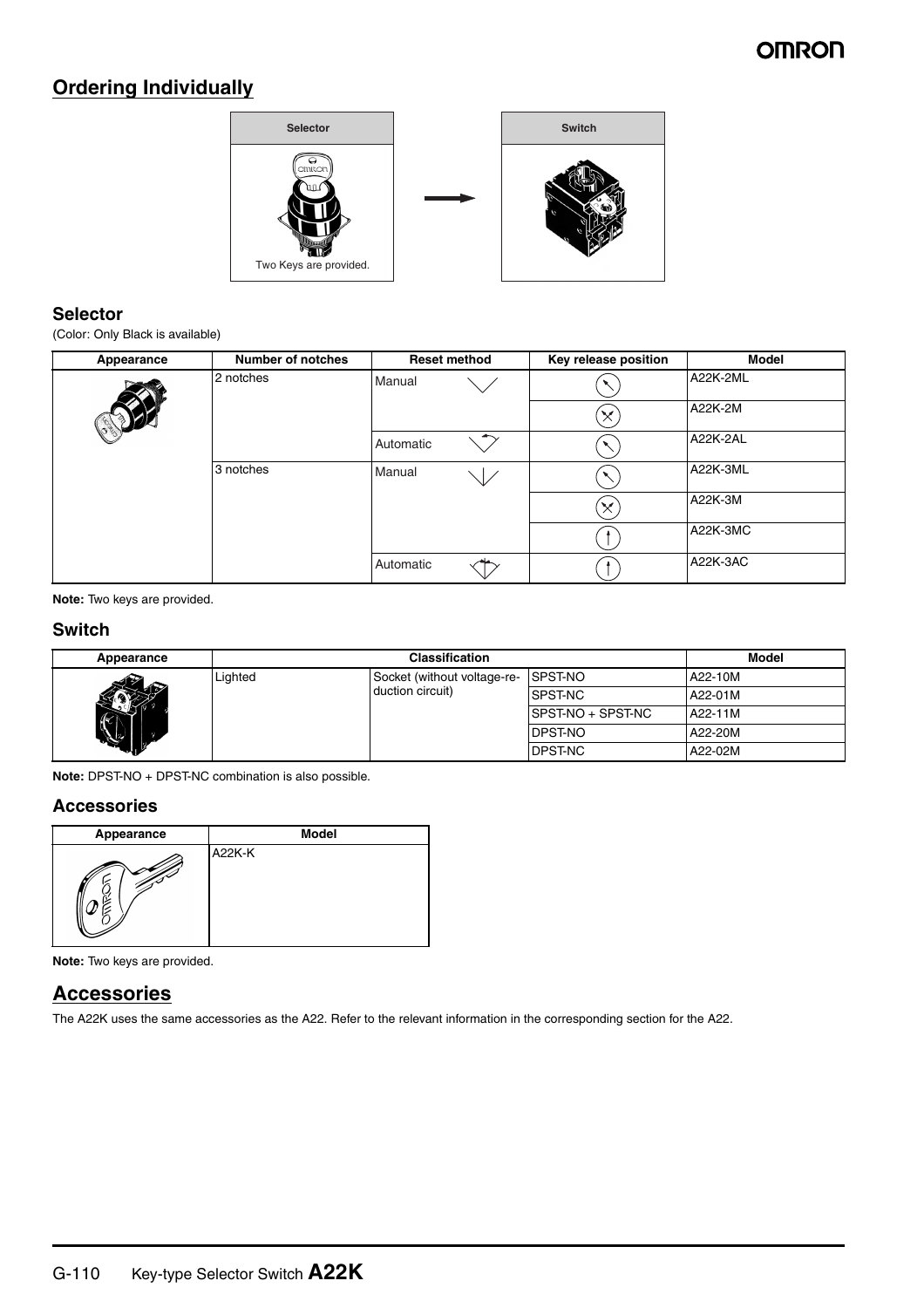### OMRO

## **Specifications**

With the exception of the following items, the specifications are the same as for the A22. Refer to the relevant information in the *Specifications* section for the A22.

## ■ **Operation Angle**



**Note: 1.** The angles in parentheses are for automatic-reset models. **2.** FP: Free position

## ■ **Contacts**

### **2-notch Type**

| Knob position | <b>SPST-NO</b> | <b>SPST-NC</b>                                     | SPST-NO + SPST-NC   | <b>DPST-NO</b> | <b>DPST-NC</b>      |
|---------------|----------------|----------------------------------------------------|---------------------|----------------|---------------------|
|               | O              | $\bullet\hspace{0.04cm}\bot\hspace{0.04cm}\bullet$ | $\bullet$ $\bullet$ | O<br>$\circ$   | $\bullet$ $\bullet$ |
|               |                |                                                    |                     |                |                     |

### **3-notch Type**

| <b>Knob position</b> | <b>SPST-NO + SPST-NC</b>                           | <b>DPST-NO</b>                        | <b>DPST-NC</b>                                                              |
|----------------------|----------------------------------------------------|---------------------------------------|-----------------------------------------------------------------------------|
|                      | $\bullet\hspace{0.02in}\bot\hspace{0.02in}\bullet$ | $\circ$<br>$\circ$                    | $\bullet$ , $\bullet$<br>$\bullet$                                          |
|                      | $\bullet$<br>O<br>$\circ$                          | $\circ$ $\circ$<br>$\circ$<br>$\circ$ | $\bullet$ $\bullet$<br>$\bullet$ $\bullet$                                  |
|                      | $\bullet$ $\bullet$<br>O<br>$\circ$                | $\circ$<br>$\circ$<br>$\circ$         | $\bullet$ , $\bullet$<br>$\bullet\hspace{0.04cm}\bot\hspace{0.04cm}\bullet$ |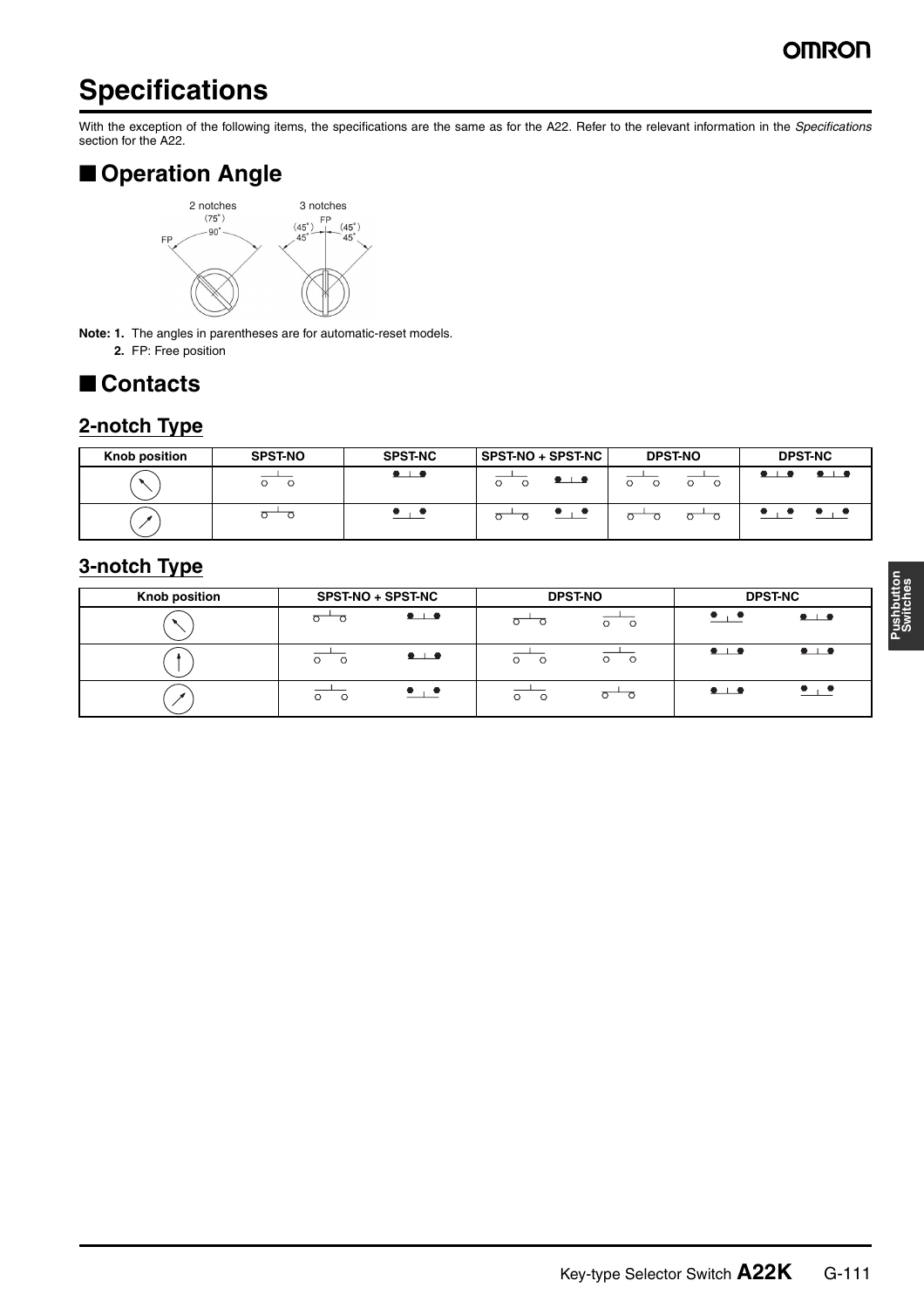## **Nomenclature**



## **Dimensions**

**Note:** All units are in millimeters unless otherwise indicated.

## ■ **Key-type Selector Switch**



## ■ **Accessories**

The A22K uses the same accessories as the A22. Refer to the relevant information in the corresponding section for the A22.

## ■ **Terminal Arrangement (Bottom View)**

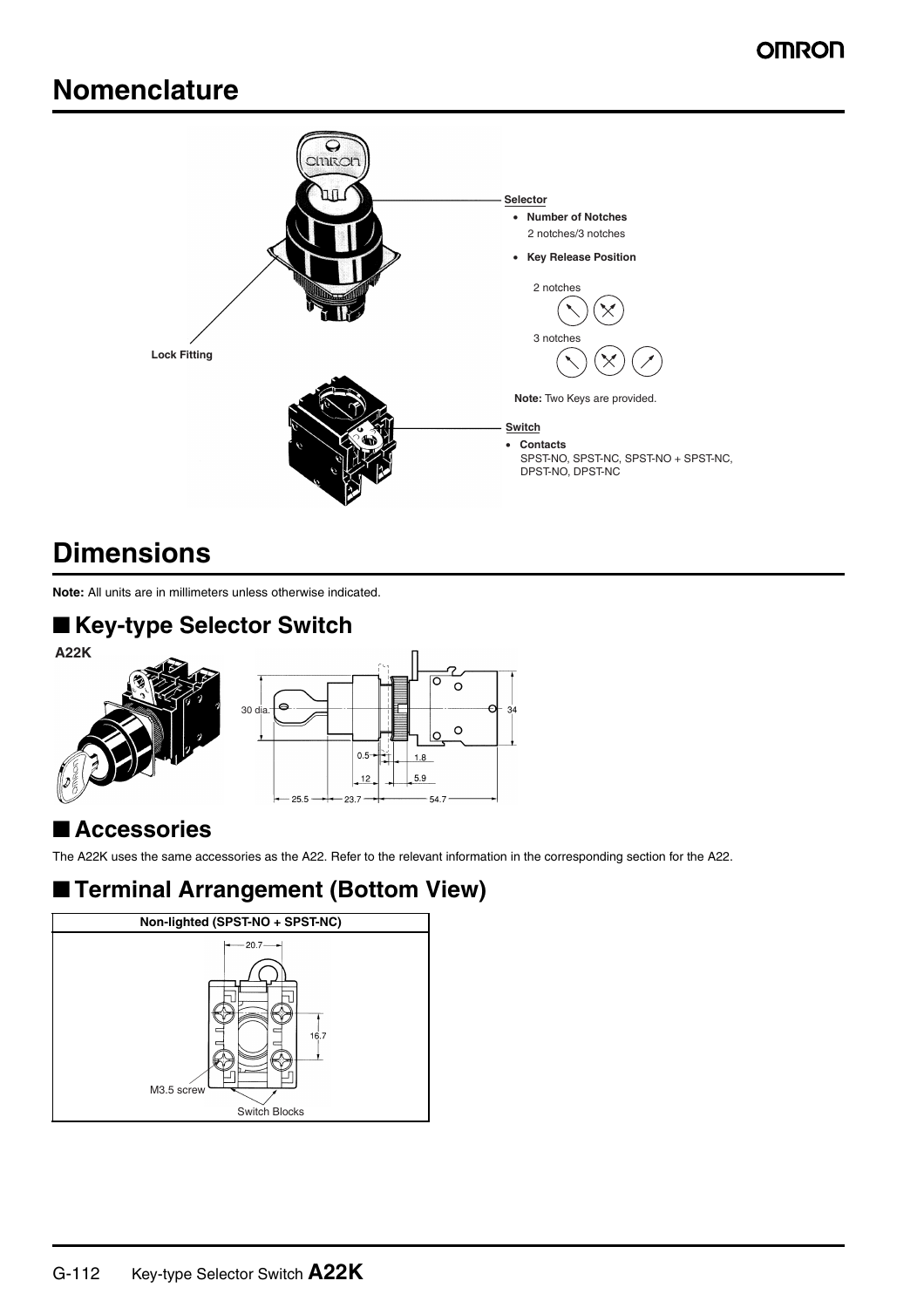## ■ **Terminal Connection**

| Type        | <b>Terminal connection</b> |
|-------------|----------------------------|
| Non-lighted | <b>Bottom view</b>         |
|             | з                          |
|             | с<br>$\mathcal{P}$         |

**Note:** The above terminal connection diagrams are examples for SPST-NO + SPST-NC.

## ■ **Panel Cutouts (Top View)**



- **Note: 1.** When applying coating such as paint to the panel, the dimensions should be those after the application of coating. Lock fitting is provided as a standard item.
	- **2.** Recommended panel thickness: 1 to 5 mm.
	- **3.** Use an A22Z-R25 Ring when mounting to a panel with 25 mm holes.

## **Installation**

The A22K uses the same installation method as the A22. Refer to the relevant information in the *Installation* section for the A22.

## **Precautions**

The precautions for the A22K are the same as those for the A22. Refer to the relevant information in the *Precautions* section for the A22 and the *Technical Information for Pushbutton Switches* (Cat. No. A143).